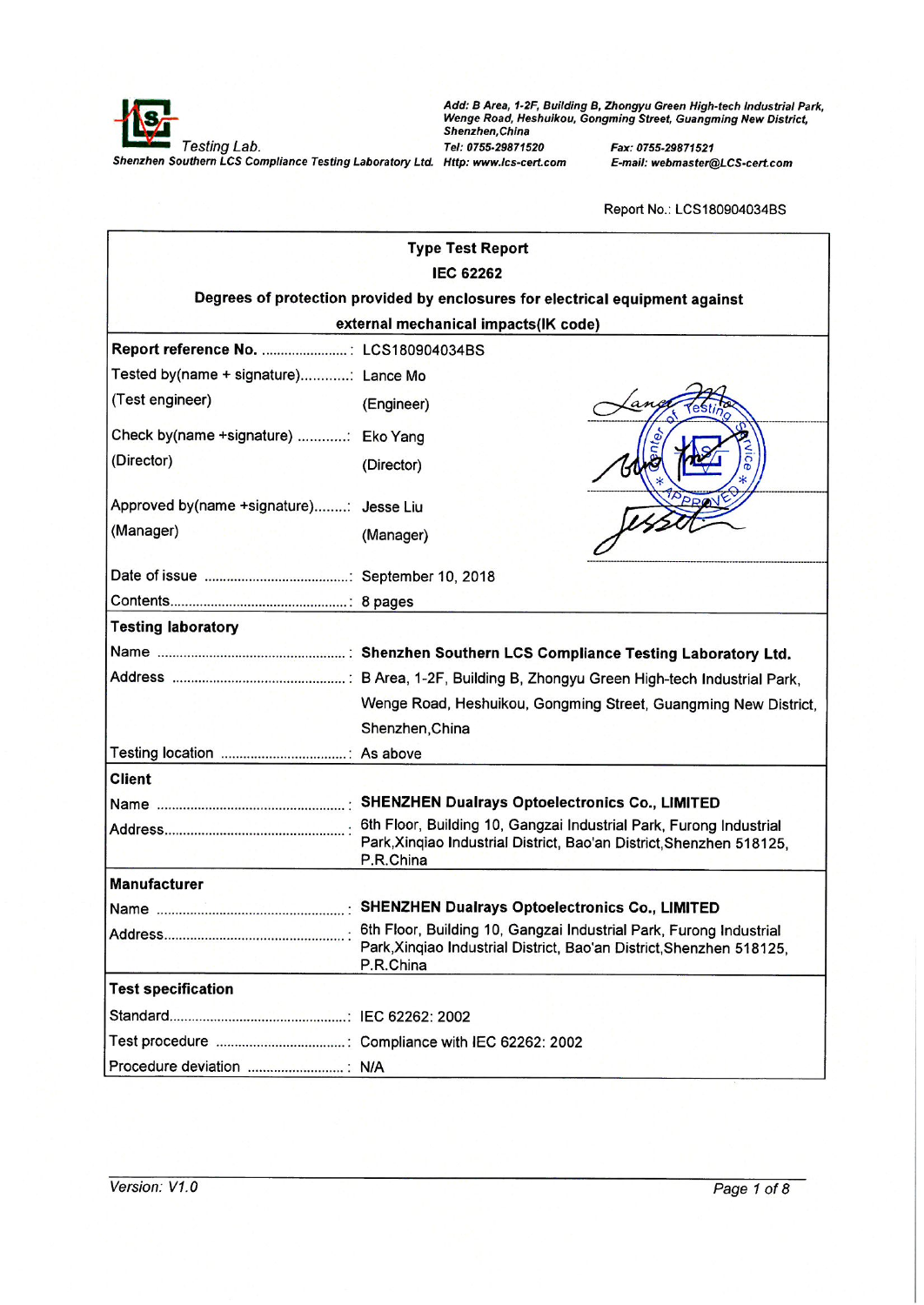

| ⊺Test item |                                                                                                |
|------------|------------------------------------------------------------------------------------------------|
|            |                                                                                                |
|            | Model and/or type reference  DR-TPL020-BG21, DR-TPL040-BG41, DR-TPL050-BG51,<br>DR-TPL060-BG51 |
|            |                                                                                                |

| <b>Test case verdicts</b> |                                                                                                                                                                                                                                                             |                      |         |
|---------------------------|-------------------------------------------------------------------------------------------------------------------------------------------------------------------------------------------------------------------------------------------------------------|----------------------|---------|
|                           | Test case does not apply to the test object : $N(N/A)$                                                                                                                                                                                                      |                      |         |
|                           | Test item does meet the requirement : P(Pass)                                                                                                                                                                                                               |                      |         |
|                           | Test item does not meet the requirement $\ldots$ : F(Fail)                                                                                                                                                                                                  |                      |         |
| <b>Testing</b>            |                                                                                                                                                                                                                                                             |                      |         |
|                           |                                                                                                                                                                                                                                                             |                      |         |
|                           |                                                                                                                                                                                                                                                             |                      |         |
| <b>General remarks</b>    |                                                                                                                                                                                                                                                             |                      |         |
|                           |                                                                                                                                                                                                                                                             |                      |         |
|                           | This report shall not be reproduced except in full without the written approval of the testing laboratory.<br>The test results presented in this report relate only to the item tested.<br>Throughout this report a comma is used as the decimal separator. |                      |         |
|                           | <b>Modified Information</b>                                                                                                                                                                                                                                 |                      |         |
| Version                   | Report No.                                                                                                                                                                                                                                                  | <b>Revision Data</b> | Summary |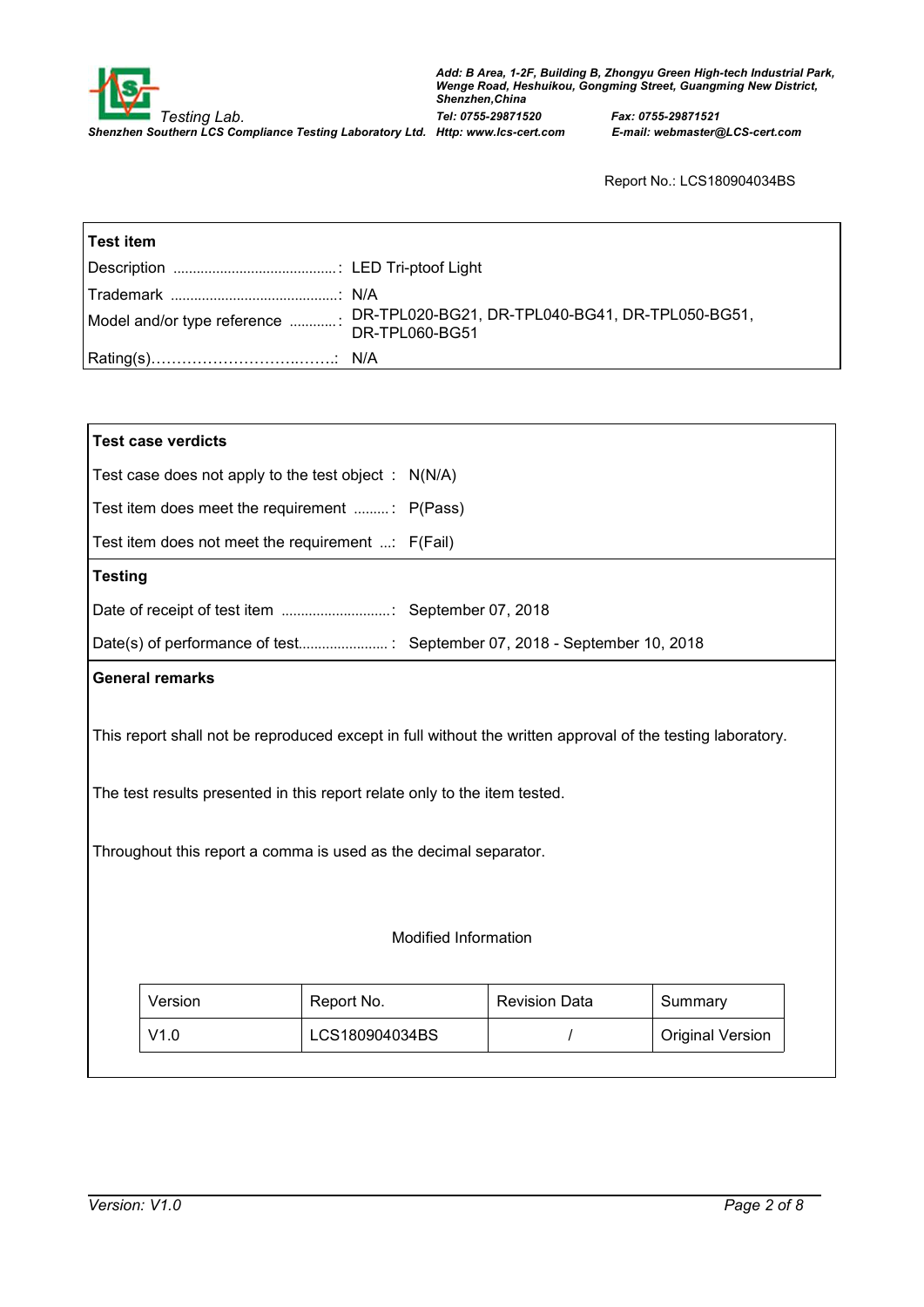

|        | 62262<br>ıEC.      |                 |         |
|--------|--------------------|-----------------|---------|
| Clause | Requirement – Test | Result - Remark | /erdict |

| 4                       | <b>Designations</b>                                                                                                     |                   |              |
|-------------------------|-------------------------------------------------------------------------------------------------------------------------|-------------------|--------------|
| 4.1                     | Arrangement of the IK code                                                                                              | <b>IK10</b>       |              |
|                         | ۱К<br>05<br>Codes letters (international mechanical protection)<br>Characteristic group numeral (00 to 10)              |                   |              |
| 4.2                     | Characteristic group numerals of the IK code and their meanings                                                         | See able 1 of IEC |              |
|                         | Each characteristic group numeral, represents an impact energy                                                          | 62262, IK09       |              |
|                         | value as shown in Table1.                                                                                               | Impact energy     |              |
| 4.3                     |                                                                                                                         | Joule 20 J        | N            |
|                         | Application of the IK code                                                                                              |                   |              |
|                         | In general the degree of protection applies to the complete                                                             |                   |              |
|                         | enclosure. If parts of the enclosure have differing degrees of<br>protection, the latter shall be separately indicated. |                   |              |
| 4.4                     | <b>Marking</b>                                                                                                          |                   |              |
|                         | In case where the relevant product committee decides that                                                               | <b>IK10</b>       | P            |
|                         | marking of the IK-code shall be required, the marking                                                                   |                   |              |
|                         | requirements shall be detailed in the relevant product standard.                                                        |                   |              |
|                         | Where appropriate, such a standard should also specify the                                                              |                   |              |
|                         | method of marking which is to be used when:                                                                             |                   |              |
|                         | one part of an enclosure has different degree of protection to                                                          |                   | N            |
|                         | that of another part of the same enclosure;                                                                             |                   |              |
|                         | - the mounting position has an influence on the degree of                                                               |                   | N            |
|                         | protection.                                                                                                             |                   |              |
| $\overline{\mathbf{5}}$ | <b>General requirements for tests</b>                                                                                   |                   |              |
| 5.1                     | Atmospheric conditions for tests                                                                                        |                   | P            |
|                         | Unless otherwise specified in the relevant product standard, the                                                        |                   |              |
|                         | test shall be carried out under the standard atmospheric                                                                |                   |              |
|                         | conditions for tests described in IEC60068-1as:                                                                         |                   |              |
|                         | Temperature range15°C to 35°C                                                                                           | $25^{\circ}$ C    | P            |
|                         | Air pressure 86kPa to 106kPa (860mbar to 1060mbar)                                                                      | 95kPa             | P            |
|                         | When the altitude at which the test is performed is higher than                                                         | Below 2000m       | $\mathsf{N}$ |
|                         | 2000m the height of fall shall be adjusted where necessary to                                                           |                   |              |
|                         | result in the specified impact energy.                                                                                  |                   |              |
| 5.2                     | Enclosures under test                                                                                                   |                   |              |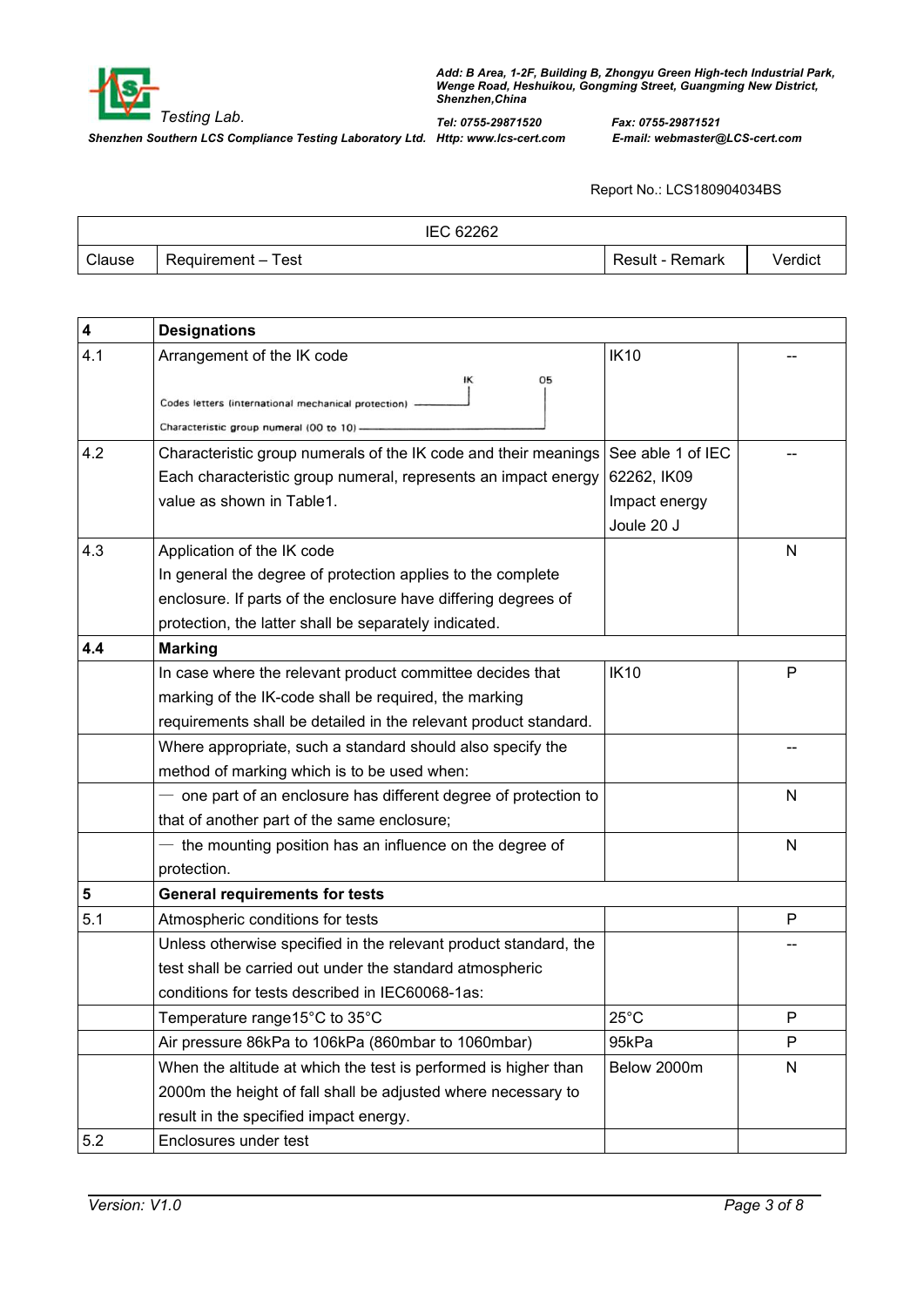

|        | <b>IEC 62262</b>                                                     |                    |         |
|--------|----------------------------------------------------------------------|--------------------|---------|
| Clause | Requirement - Test                                                   | Result - Remark    | Verdict |
|        |                                                                      |                    |         |
|        | Each enclosure under test shall be in a clean and new condition,     |                    | P       |
|        | complete with all their parts in place unless otherwise specified    |                    |         |
|        | in the relevant product standard.                                    |                    |         |
| 5.3    | Specifications to be given in the relevant product standard          |                    |         |
|        | The relevant product standard shall specify:                         |                    |         |
|        | the definition of "enclosure" as it applies to the particular type   |                    | N       |
|        | of equipment;                                                        |                    |         |
|        | $-$ the test equipment (e.g. pendulum hammer, spring hammer          |                    | P       |
|        | or vertical hammer, seeClause7);                                     |                    |         |
|        | $-$ the number of samples to be tested;                              | 1                  | P       |
|        | - the conditions for mounting, assembling and positioning the        |                    | P       |
|        | samples, e.g. by the use of an artificial surface(ceiling, floor or  |                    |         |
|        | wall), in order to stimulate intended service conditions as far as   |                    |         |
|        | possible;                                                            |                    |         |
|        | $-$ the pre-conditioning, if any, which is to be used;               |                    | N       |
|        | $-$ whether to be tested energized;                                  | No energized       | N       |
|        | - whether to be tested with any moving parts in motion;              | No moving parts    | N       |
|        | $-$ the number of impacts and their points of application            |                    | P       |
|        | (see6.3).                                                            |                    |         |
|        | In the absence of such specifications in the relevant product        |                    | P       |
|        | standard, conditions of this standard shall apply.                   |                    |         |
| 6      | Test to verify the protection against mechanical impacts             |                    |         |
| 6.1    | The tests specified in this standard are type tests.                 |                    |         |
| 6.2    | In order to verify the protection against mechanical impacts         |                    | P       |
|        | blows shall be applied to the enclosure to be tested. The device     |                    |         |
|        | to be used for this test are described in Clause7.                   |                    |         |
| 6.3    | During the test the enclosure shall be mounted, according to the     | Displacement is    | P       |
|        | manufacturer instructions for use, on a rigid support. A support is  | less than or equal |         |
|        | considered to be sufficiently rigid if its displacement is less than | to $0,1$ mm        |         |
|        | or equal to 0,1mm under the effect of an impact directly applied     |                    |         |
|        | and whose energy corresponds to the degree of protection.            |                    |         |
|        | Alternative mounting and support, suitable for the product, may      |                    |         |
|        | be specified in the relevant product standard.                       |                    |         |
|        |                                                                      |                    |         |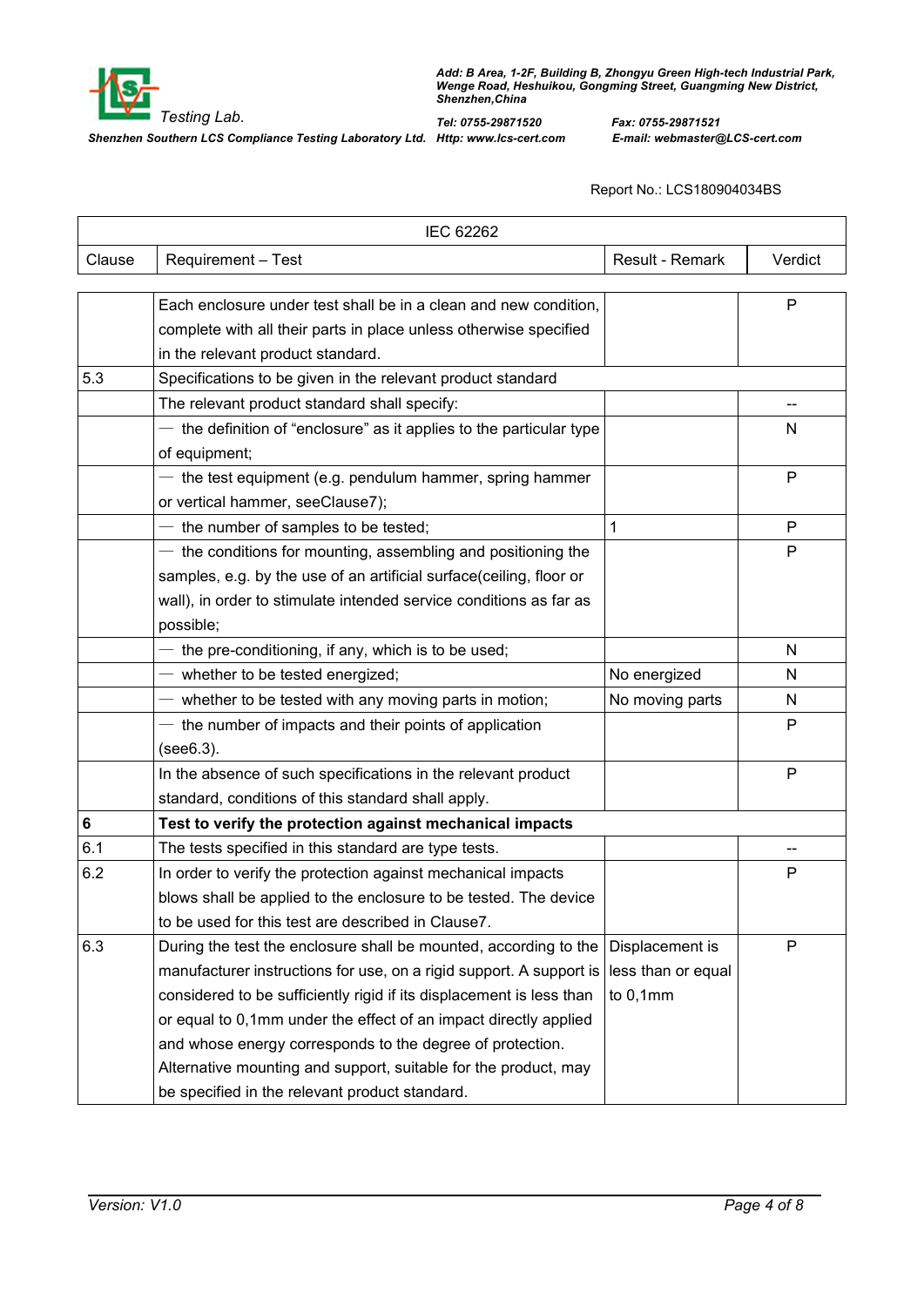

|                | IEC 62262                                                                                                                                                                                                                                                                                                                                                                                                                                                                                                                                                                                                                                                                                                                                                    |                                  |              |
|----------------|--------------------------------------------------------------------------------------------------------------------------------------------------------------------------------------------------------------------------------------------------------------------------------------------------------------------------------------------------------------------------------------------------------------------------------------------------------------------------------------------------------------------------------------------------------------------------------------------------------------------------------------------------------------------------------------------------------------------------------------------------------------|----------------------------------|--------------|
| Clause         | Requirement - Test                                                                                                                                                                                                                                                                                                                                                                                                                                                                                                                                                                                                                                                                                                                                           | Result - Remark                  | Verdict      |
| 6.4            | The number of impacts shall be five on each exposed face<br>unless otherwise specified in the relevant product standard. The<br>impacts shall be evenly distributed on the faces of the enclosure<br>(s) under test. In no case shall more than three impacts be<br>applied in the surroundings of the same                                                                                                                                                                                                                                                                                                                                                                                                                                                  | 5 points, 3 times<br>per point   | $\mathsf{P}$ |
| 6.5            | <b>Test evaluation</b><br>The relevant product standard shall specify the criteria upon<br>which the acceptance or rejection of the enclosure is to be based<br>on particularly:                                                                                                                                                                                                                                                                                                                                                                                                                                                                                                                                                                             |                                  | Ρ            |
|                | admissible damages;                                                                                                                                                                                                                                                                                                                                                                                                                                                                                                                                                                                                                                                                                                                                          | No damage                        | P            |
|                | -verification criteria relative to the continuity of the safety and<br>reliability of the equipment.                                                                                                                                                                                                                                                                                                                                                                                                                                                                                                                                                                                                                                                         | No broken                        | P            |
| $\overline{7}$ | <b>Test apparatus</b>                                                                                                                                                                                                                                                                                                                                                                                                                                                                                                                                                                                                                                                                                                                                        |                                  |              |
|                | The test shall be done by using one of the test apparatus as<br>described in EN60068-2-75.                                                                                                                                                                                                                                                                                                                                                                                                                                                                                                                                                                                                                                                                   |                                  | Ρ            |
|                | The striking surface shall be visually examined before each<br>impact in order to ensure that there is no damage that might<br>affect the result of the test.                                                                                                                                                                                                                                                                                                                                                                                                                                                                                                                                                                                                | See Figure 1                     | P            |
| 7.1            | <b>Test Ehc: Vertical hammer</b>                                                                                                                                                                                                                                                                                                                                                                                                                                                                                                                                                                                                                                                                                                                             |                                  | --           |
| 7.2            | The hammer consists basically of a striking element which falls<br>freely from rest through a vertical height, selected from table2,<br>on to the specimen surface held in a horizontal plane. The<br>characteristics of the striking element shall comply with table 1.<br>The fall of the striking element shall be along a guide way, for<br>example a tube, with negligible braking. This guide way shall not<br>rest on the specimen and the striking element shall be free of the<br>guide way on striking the specimen. In order to reduce the<br>friction, the length I of the striking element shall not be smaller<br>than its diameter D, and a small gap (for example 1 mm) shall be<br>provided between the striking element and the guide way. | See table 1 of<br>IEC 60068-2-75 | P            |
| 7.3            | Height of fall                                                                                                                                                                                                                                                                                                                                                                                                                                                                                                                                                                                                                                                                                                                                               |                                  |              |
|                | The height of fall shall be as given in table2, the equivalent mass 400mm<br>stated therein being equal to the actual mass of the striking<br>element.                                                                                                                                                                                                                                                                                                                                                                                                                                                                                                                                                                                                       |                                  | P            |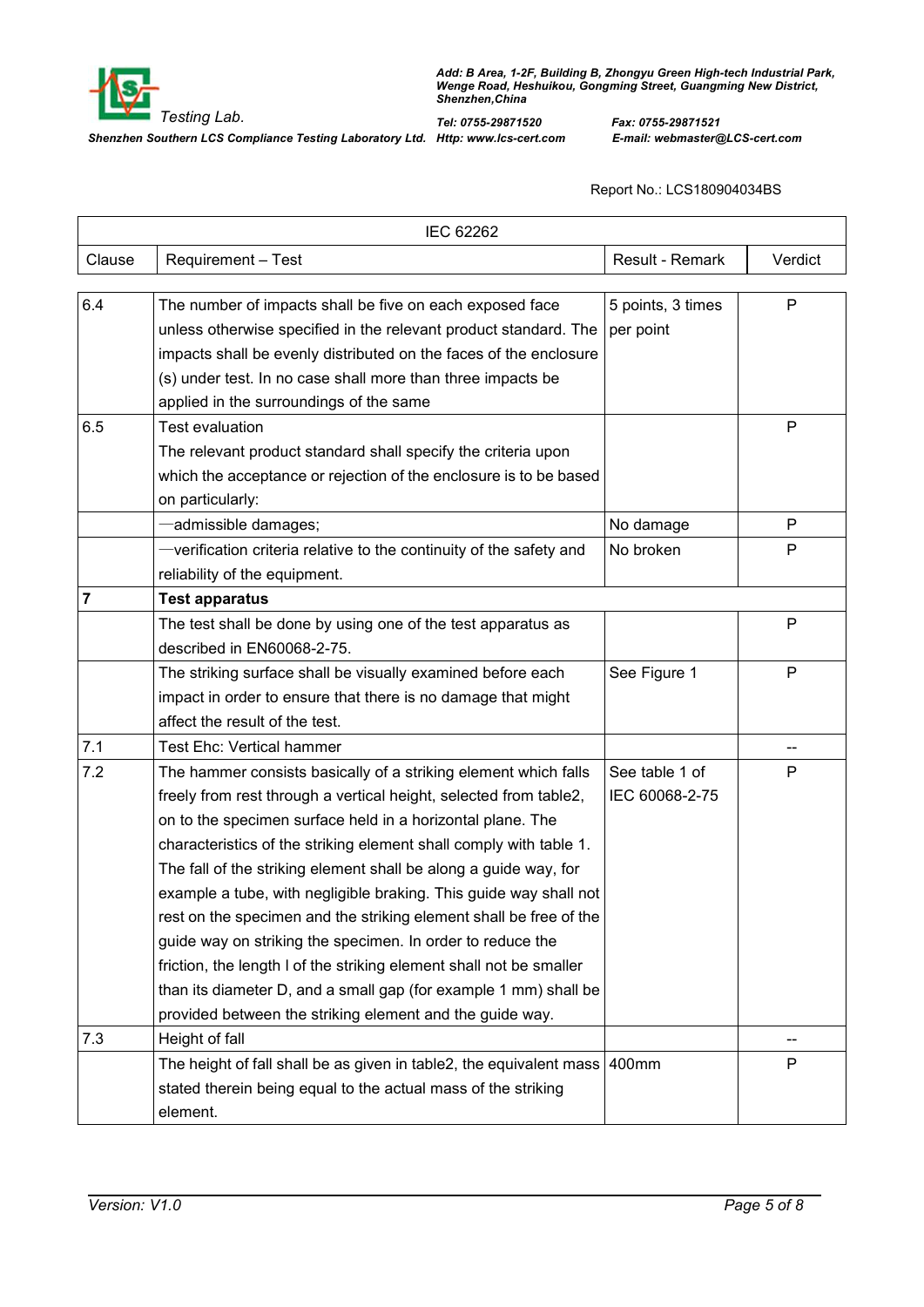|        |                    | IEC 62262 |                 |         |
|--------|--------------------|-----------|-----------------|---------|
| Clause | Requirement – Test |           | Result - Remark | Verdict |

#### **REMARKS:**

1. The test report is valid for above tested sample only and shall not be reproduced in part without **written approval of the laboratory**

**2. Characterization & Condition of Sample: Normal**

### **Table 1 of IEC 62262-2002:**

#### **Table 1- Relation between IK code and impact energy**

| <b>IKcode</b>                            | IK <sub>00</sub> | <b>IK01</b> | <b>IK02</b> | IK <sub>03</sub> | <b>IK04</b> | <b>IK05</b> | <b>IK06</b> | <b>IK07</b> | <b>IK08</b> | <b>IK09</b> | <b>IK10</b> |
|------------------------------------------|------------------|-------------|-------------|------------------|-------------|-------------|-------------|-------------|-------------|-------------|-------------|
| Impact energy<br>Joule                   | a                | .14         | 0,2         | 0,35             | 0,5         | 0,7         |             |             |             | 10          | 20          |
| Not protected according to this standard |                  |             |             |                  |             |             |             |             |             |             |             |

NOTE 1 When higher impact energy is required the value of 50 Joule is recommended.

NOTE 2 A characteristic group numeral of two figures has been chosen to avoid confusion with some former national standards which used a single numeral for a specific impact energy.

#### **Table 2 of IEC 60068-2-75:**

#### **Table 2- Height of tall**

| Energy<br>J  | 0,14 | 0,2   |      | (0,3) | 0,35 | (0, 4) | 0,5   |      | 0,7  |      | 2   | 5   | 10  | 20  | 50  |  |
|--------------|------|-------|------|-------|------|--------|-------|------|------|------|-----|-----|-----|-----|-----|--|
| Equivalent   |      |       |      |       |      |        |       |      |      |      |     |     |     |     |     |  |
| mass         | 0,25 | (0,2) | 0,25 | (0,2) | 0,25 | (0,2)  | (0,2) | 0,25 | 0,25 | 0,25 | 0,5 | 1,7 | 5   | 5   | 10  |  |
| kg           |      |       |      |       |      |        |       |      |      |      |     |     |     |     |     |  |
| Height of    |      |       |      |       |      |        |       |      |      |      |     |     |     |     |     |  |
| tall         | 56   | (100) | 80   | (150) | 140  | (200)  | (250) | 200  | 280  | 400  | 400 | 300 | 200 | 400 | 500 |  |
| $mm = 1%$    |      |       |      |       |      |        |       |      |      |      |     |     |     |     |     |  |
| <b>NOTES</b> |      |       |      |       |      |        |       |      |      |      |     |     |     |     |     |  |

1 See note in 3.2.2.

2 In this part of IEC 60068, the energy, J, is calculated taking the standard acceleration clue to the earth's Gravity( $g_n$ ), rounded up to the nearest whole number, that is 10m/s<sup>2</sup>.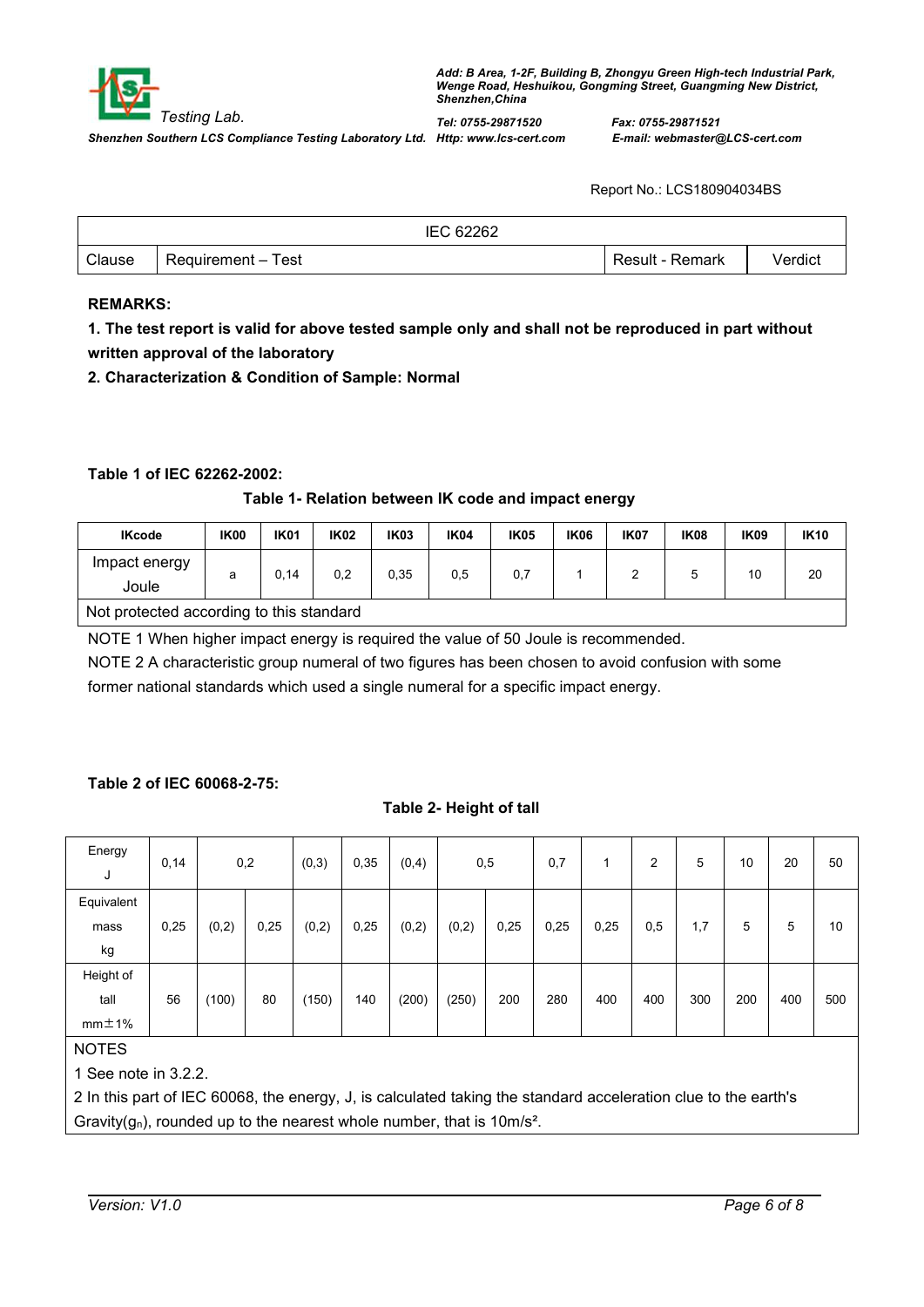

*Testing Lab. Add: <sup>B</sup> Area, 1-2F, Building B, Zhongyu Green High-tech Industrial Park, Wenge Road, Heshuikou, Gongming Street, Guangming New District, Shenzhen,China Tel: 0755-29871520 Fax: 0755-29871521*

Report No.: LCS180904034BS

|        |                    | IEC 62262 |                 |         |
|--------|--------------------|-----------|-----------------|---------|
| Clause | Requirement – Test |           | Result - Remark | √erdict |

### **Table 1 of IEC 60068-2-75**

## **Table 1 - Co-ordinated charateristics of the striking elements**

| Energy value                                                                                                      | $\leq 1$                | $\overline{2}$ | 5   | 10                 | 20                                                        | 50  |
|-------------------------------------------------------------------------------------------------------------------|-------------------------|----------------|-----|--------------------|-----------------------------------------------------------|-----|
| J                                                                                                                 | ±10%                    | ±5%            | ±5% | ±5%                | ±5%                                                       | ±5% |
| Equivalent mass<br>$\pm 2\%$ kg                                                                                   | 0,25(0,2)               | 0,5            | 1,7 | 5                  | 5                                                         | 10  |
| Material                                                                                                          | Polyamide <sup>1)</sup> |                |     | Steel <sup>2</sup> |                                                           |     |
| R mm                                                                                                              | 10                      | 25             | 25  | 50                 | 50                                                        | 50  |
| D mm                                                                                                              | 18,5(20)                | 35             | 60  | 80                 | 100                                                       | 125 |
| f mm                                                                                                              | 6,2(10)                 | 7              | 10  | 20                 | 20                                                        | 25  |
| r mm                                                                                                              |                         |                | 6   |                    | 10                                                        | 17  |
| I mm                                                                                                              |                         |                |     |                    | To be adjusted to match the equivalent mass, see annex A. |     |
| 1) 85 ≤ HRR ≤ 100, Rockwell hardness according to ISO 2039-2.                                                     |                         |                |     |                    |                                                           |     |
| 2) Fe 490-2, according to ISO 1052: Rockwell hardness: HRE 8085 according to ISO 6508.                            |                         |                |     |                    |                                                           |     |
| NOTE - The values shown in brackets for the equivalent mass and the diameter of the striking element for the      |                         |                |     |                    |                                                           |     |
| energy value equal to or less than 1 J are those in the current test Ef. The values currently in test Eg are also |                         |                |     |                    |                                                           |     |
| shown for these two parameters. For co-ordination purposes, the values in brackets will be deleted five years     |                         |                |     |                    |                                                           |     |
| from the publication of this standard.                                                                            |                         |                |     |                    |                                                           |     |

## **Figure1— Example sketch of a striking element**



## Figure 1 - Example sketch of a striking element